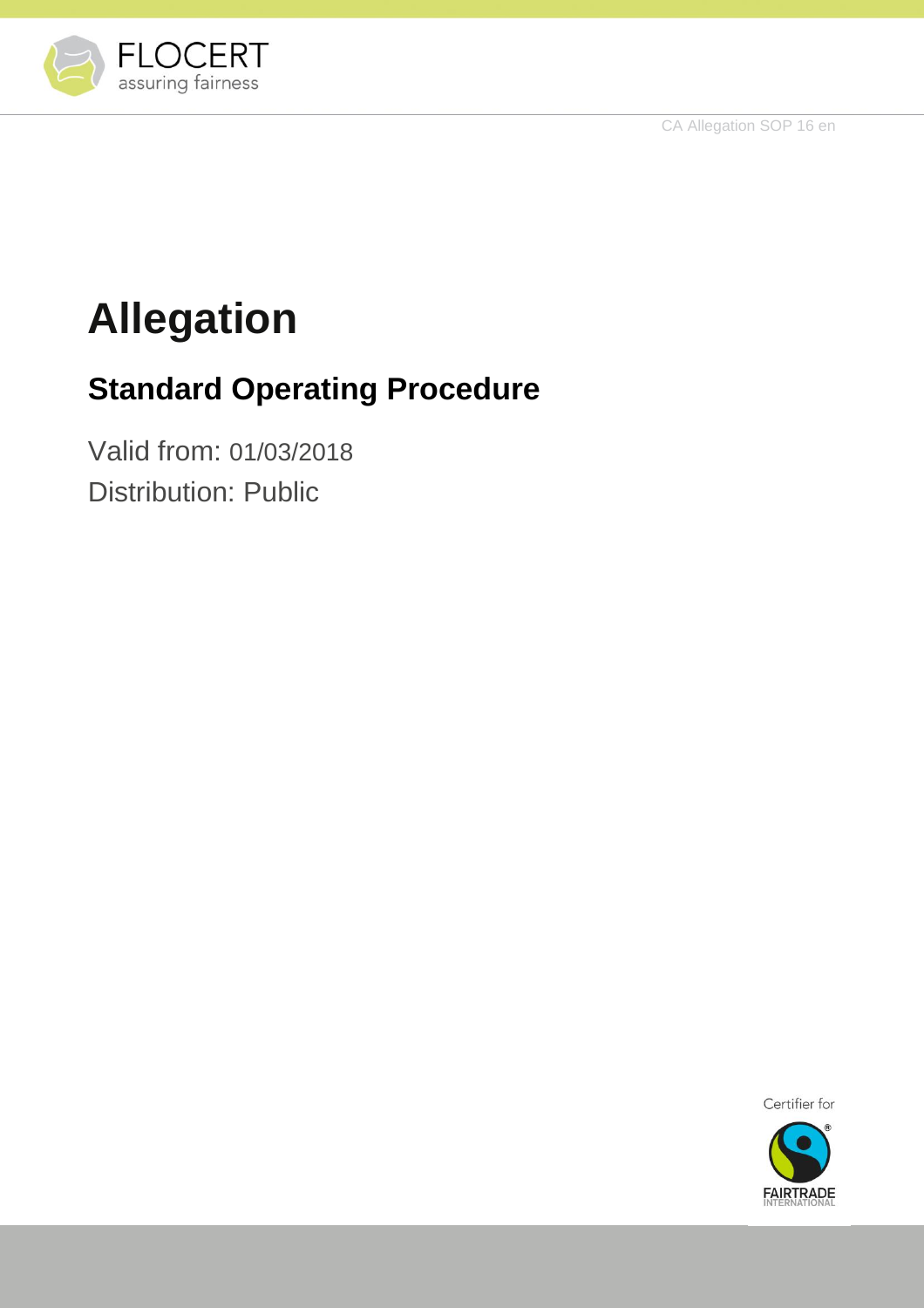

CA Allegation SOP

# **Table of Contents**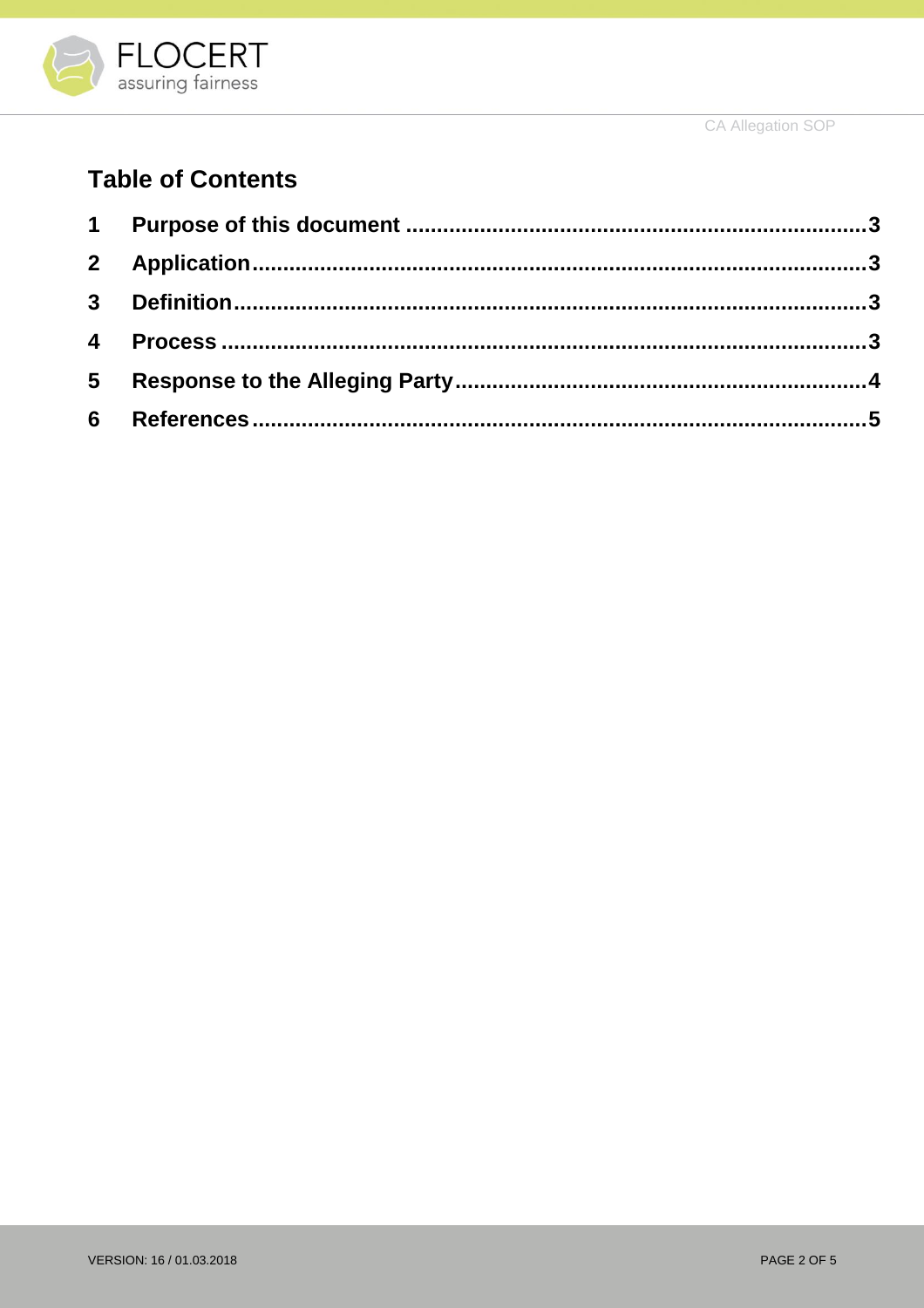

## <span id="page-2-0"></span>**1 Purpose of this document**

The purpose of this document is to explain which information classifies for being accepted as an allegation and what the alleging party can expect from FLOCERT.

It describes the basic elements of how FLOCERT will receive and process allegations submitted against customers holding a Fairtrade certificate.

# <span id="page-2-1"></span>**2 Application**

This Standard Operating Procedure applies to all FLOCERT staff.

# <span id="page-2-2"></span>**3 Definition**

An allegation is a statement of fact or facts by a third party against a customer holding a Fairtrade certificate claiming that this customer is non-compliant with applicable Fairtrade Standards, or is in breach of FLOCERT policies or other contractual obligations with FLOCERT.

An allegation can be filed by any party, including but not limited to, a Fairtrade customer, an NGO, a labour union, a worker or a member of the public.

FLOCERT understands the allegations process a valuable tool to strengthen the robustness of its certification process and therefore welcomes this additional information from third parties. It treats accepted allegations with priority.

If Workers share concerns during an audit directly with the FLOCERT auditor the information will be processed within the normal audit routine, and would not be handled in accordance with the present procedure.

## <span id="page-2-3"></span>**4 Process**

As a certification body it is FLOCERT's duty to control the compliance of its customers and allegations can be an indicator for non-compliance with the Fairtrade Standards. All allegations are processed consistently following the FLOCERT allegation workflow as explained below. All submitted allegations will be treated strictly confidential by the responsible staff in order to ensure that identities of involved parties are protected.

An allegation cannot be accepted by FLOCERT in matters where the concerned incident is also pending to be resolved before a court or being investigated by local or national institutional authorities. Only if the matter touches a Fairtrade Standard requirement (e.g. Standard requirements concerning labour conditions or child labour) that imposes stricter requirements than national legislation, FLOCERT may accept the allegation submission.

Workers or their representatives should try to solve the conflict first within their own organization. In accordance with the Fairtrade Standards, every customer certified against the Hired Labour Standard should have in place an internal grievance procedure which ensures that workers have the right to be heard and the right to appeal. Moreover, management is not allowed to discipline, dismiss or discriminate against workers for using any grievance procedure. In cases when the internal procedure does not function properly, FLOCERT will accept the allegation and investigate it accordingly.

Allegations must be submitted in writing via the FLOCERT homepage or to [Allegations@flocert.net](mailto:Allegations@flocert.net) ideally using the Allegation Submission Form (CA AllegationSubmission FO) which is available on request to the same email address and will be documented and managed centrally within the Credibility Assurance team of FLOCERT. FLOCERT reserves the right to evaluate each case individually and decide differently if the need may arise.

- After first contact with FLOCERT, the completed form and the necessary supportive documents requested must be submitted within 4 weeks.
- The party submitting the allegation must indicate the name of the concerned customer, the FLO ID if known, and all available facts and documents in support of the allegation that the accused customer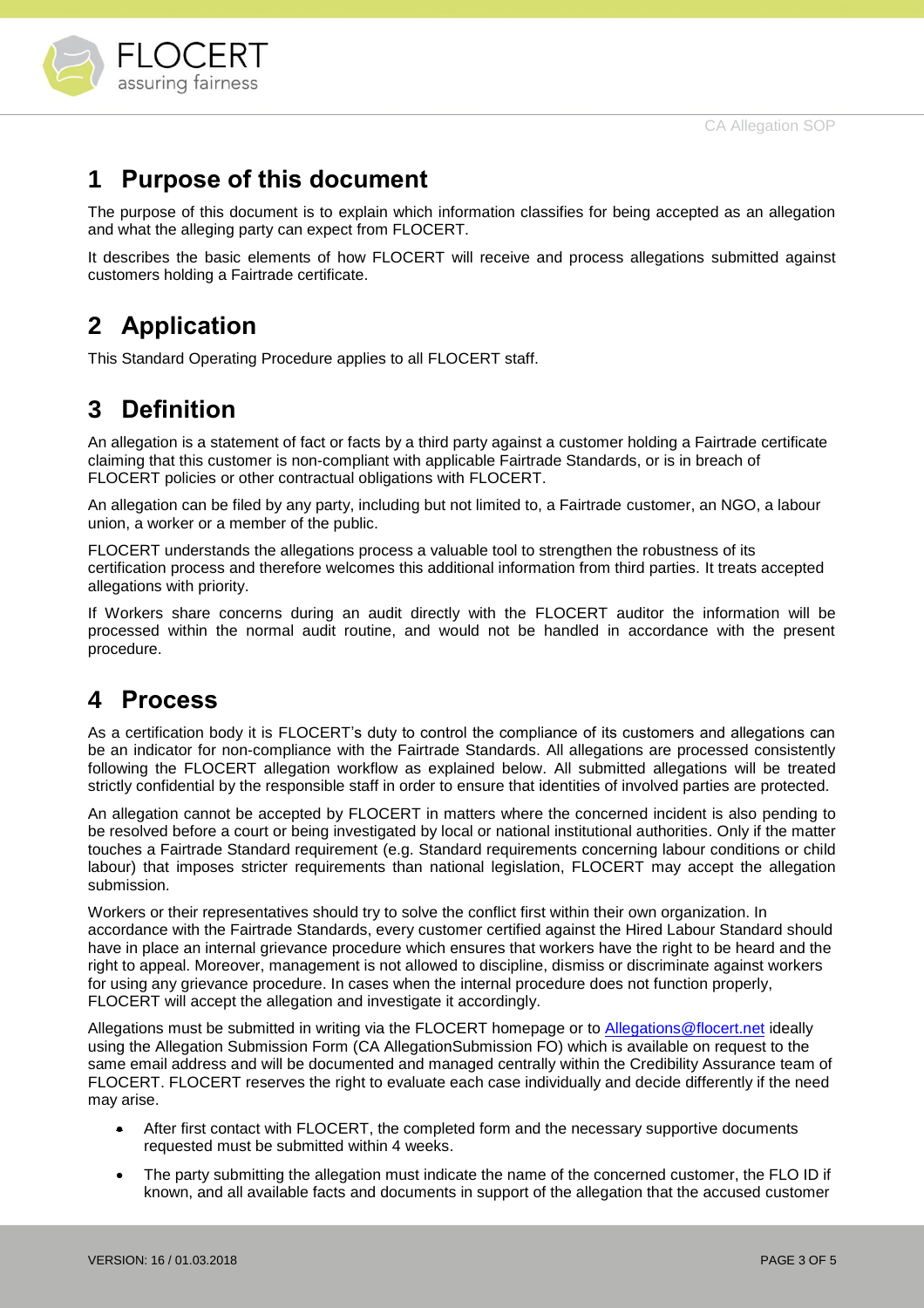

is non-compliant with the Fairtrade Standards, or is in breach of FLOCERT policies or other contractual obligations with FLOCERT.

- CA evaluates the validity of the allegation to determine whether to initiate an investigation. Reasons for not initiating an investigation may be :
	- *1. The incident dates back more than 12 months.*
	- *2. No sufficient evidence could be presented by the party filing the allegation.*
	- *3. The allegation was against an organisation not Fairtrade certified.*
	- *4. The allegation concerns the private contractual relationship between two customers, without a link to Fairtrade Standards.*
	- *5. The allegation was not linked to a potential violation of the Fairtrade Standards, FLOCERT policies or other contractual obligations with FLOCERT.*
- Within 10 working days CA will inform the party which has submitted the allegation if the allegation is considered valid. If the allegation will not be followed up CA will also communicate what is the reason for this decision.
- If the allegation is considered valid, the certification unit responsible will start to investigate the case.

Based on the kind and severity of the allegation, appropriate investigation measures are determined:

- *1. Analysis of the written evidence provided by the alleging party*
- *2. Request for an evaluation of the allegation by a third party (e.g. technical expert opinion, legal statement)*
- *3. Request for a statement of the concerned customer*
- *4. Analysis of existing audit reports.*
- *5. Analysis of the allegation as part of an audit (announced or unannounced) at the concerned customer*

FLOCERT evaluates all facts gathered during the investigation against the relevant Fairtrade Standards, FLOCERT policies and if applicable, other contractual obligations.

If the concerned customer was found to be in compliance with the Fairtrade Standards, the allegation will be summarily dismissed.

If the concerned customer was found to be in non-compliance with the Fairtrade Standards, FLOCERT will issue a non-conformity and the regular certification process will be followed through including the request for corrective measure or, if applicable the appropriate sanctions (e.g. suspension, decertification).

If the concerned customer was found to be in breach of its certification contract with FLOCERT, FLOCERT may proceed to cancel its contract with the customer after providing adequate notice.

## <span id="page-3-0"></span>**5 Response to the Alleging Party**

Usually an allegation will be closed within 9 months from the date of acceptance.

If an allegation is classified as "High Risk" immediate action will be taken and the duration of the complete process is reduced to 3 months as a maximum.

To ensure confidentiality and reliability in results, information as to the method and date of investigation will not be shared in detail during ongoing investigations.

FLOCERT, based on the requirements of the certification contracts and the requirements of its accreditation against ISO 17065 will also not be able to disclose customer sensitive data collected during the investigations to the alleging party.

Following the decision the Credibility Assurance Unit will communicate in writing the results of the investigation and subsequent decision to the party which has submitted the allegation.

At this point, the allegation will be considered as "closed".